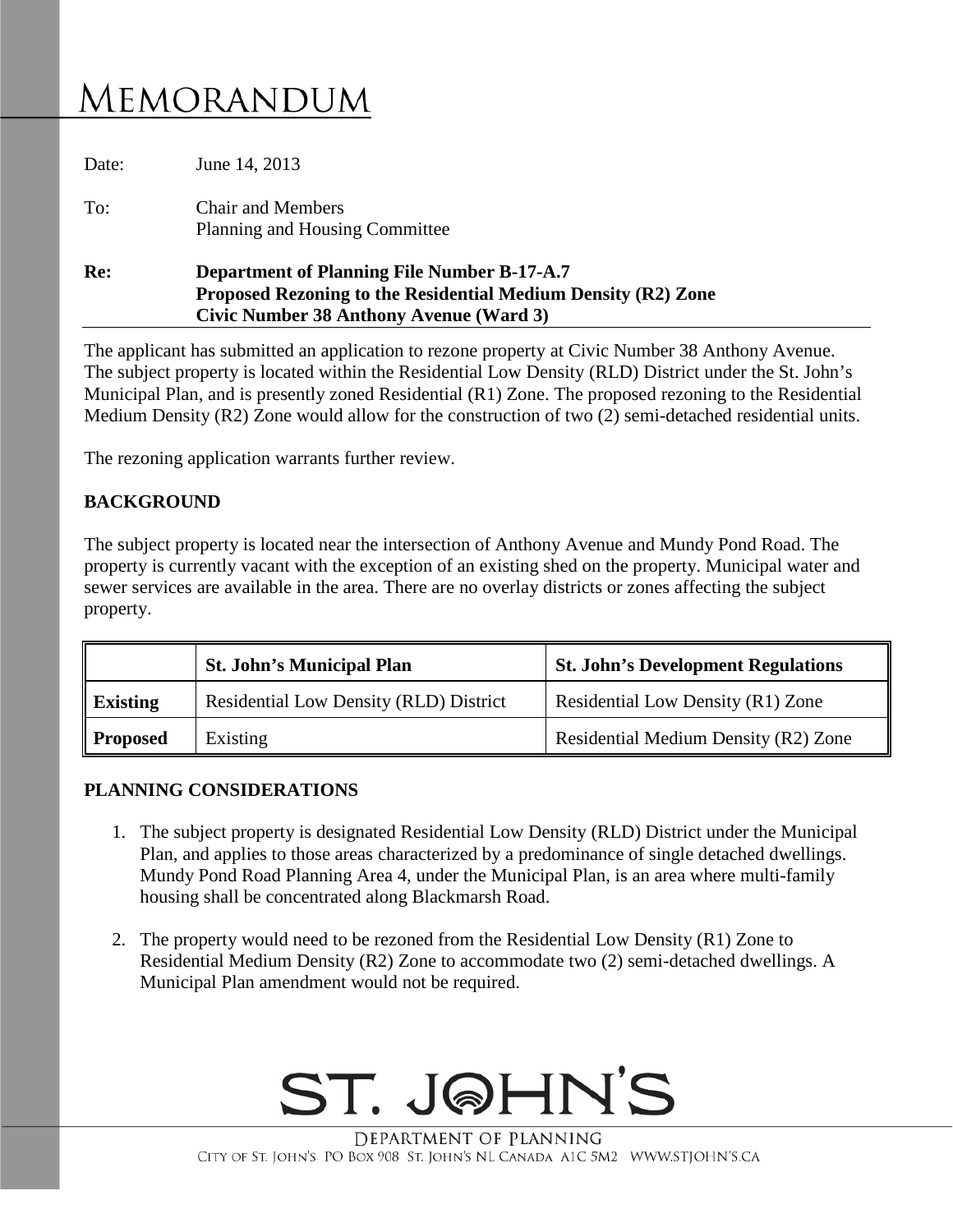- 3. The property is located within a residential neighbourhood, where most all of the dwellings are single detached homes. Although spot-zoning is not usually recommended, there have been at least two other examples where the Residential Medium Density (R2) Zone has been introduced into Planning Area 4 for the purpose of developing semi-detached dwellings.
- 4. The Department of Engineering has no concerns regarding municipal services or road access.

## **CONCLUSION AND RECOMMENDATION**

The City has recently advertised several other applications to rezone properties from the Residential Low Density (R1) Zone to the Residential Medium Density (R2) Zone to allow semi-detached housing projects in Planning Area 4. Therefore it is recommended that the proposed rezoning of Civic Number 38 Anthony Avenue from the Residential Low Density (R1) Zone to the Residential Medium Density (R2) Zone, allowing two (2) semi-detached dwellings be advertised for public review and comment.

This is provided for the consideration of the Planning and Housing Committee.

\_\_\_\_\_\_\_\_\_\_\_\_\_\_\_\_\_\_\_\_\_\_\_\_\_\_\_\_ Ken O'Brien, MCIP Manager of Planning & Information Services

Lindsay Lyghtle Brushett, MCIP Planner

LLB/dlm

I:\KOBrien\2013\Planning & Housing - 38 Anthony Avenue - June 2013.doc